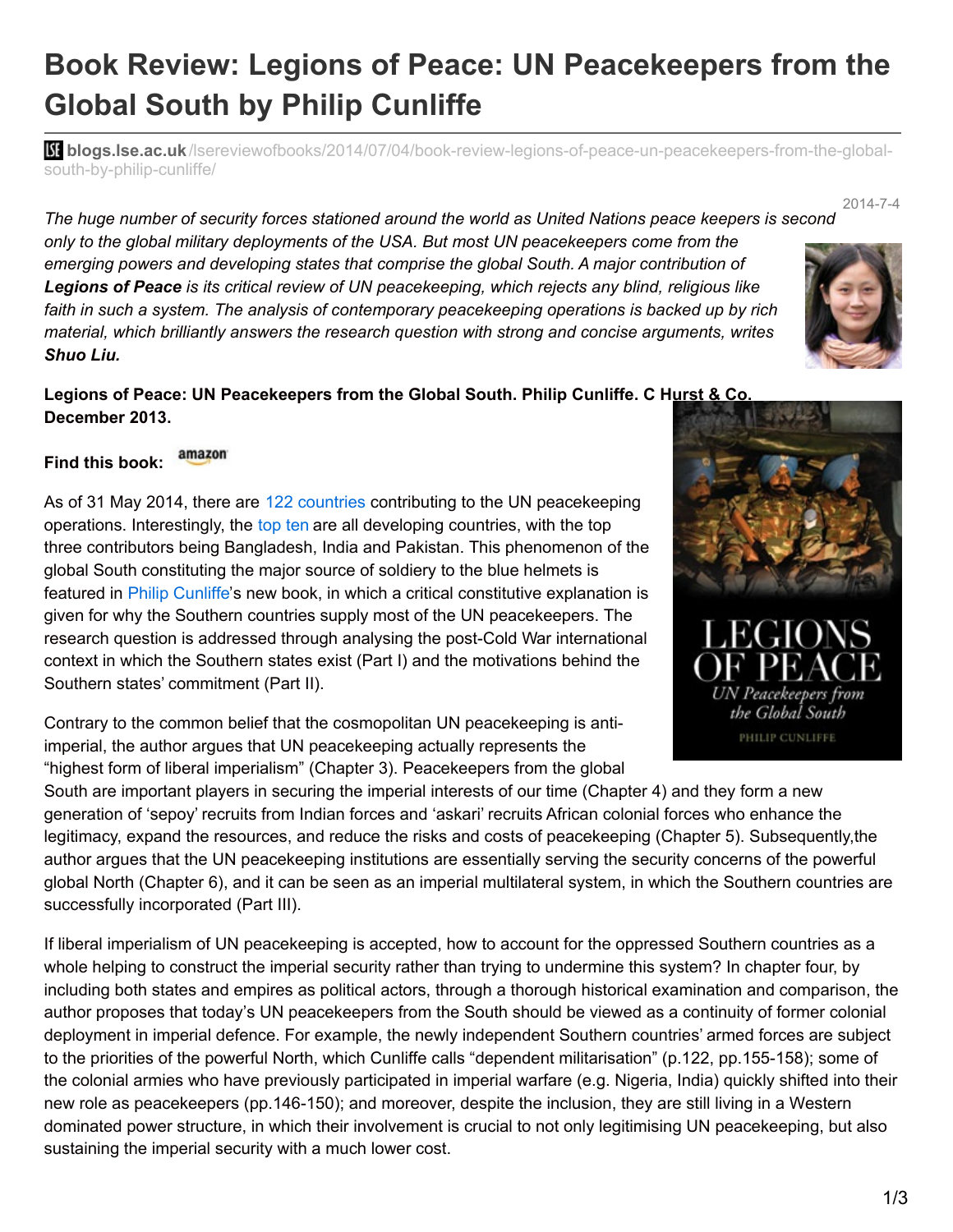

*Members of the Nigerian battalion of the United Nations-African Union Hybrid Mission in Darfur (UNAMID) on patrol during a community meeting between UNAMID officials and Arab nomads. [16/Mar/2008.](https://www.flickr.com/photos/un_photo/3332074664) Credit: United Nations Photo CC BY-NC-ND 2.0*

Still, at the individual state's level, why do the developing countries of the South opt to participate the UN peacekeeping? The assumption of mercenarism is challenged at the opening of chapter five, examples such as Bangladesh show that earnings from UN peacekeeping is not as significant as it is believed to be. The national interests and sub-state motivations, however, seem to be more convincing explanations for participation. For instance, non-materialistic gains such as on-the-job training, exposure to war zones, experience of international deployment, the improvement of international reputation and legitimacy, and competing for regional leadership are all appealing factors of UN peacekeeping to developing countries.

Specifically, a sketch of the BRIC countries' peacekeeping diplomacy is provided. By looking into the motivations and actual behaviours of each of the four rising powers, the assumption that these powers would perhaps reshape the existing order is overturned. The BRIC countries generally lack the institutional infrastructure and have to rely on the UN to provide the stage "on which these powers can test out geopolitical expansion" which in turn demonstrates the "proximate limits of their nascent power" (p.201).

Alarmingly, by pointing out the counter-examples of the democratic peacekeeping theory such as Fijian's series of coups in the 1980s and Bangladesh's fifteen years of democratic rule suspension, the author warns us of the peacekeeping praetorianism: "it is not possible to elevate the security institutions of the state without feedback effects on the democratic polity" (p.212). This makes us think twice about the UN Under-Secretary-General Hervé Ladsous's remark on 17 June 2014, in which he identified six critical priorities to strengthen peacekeeping, among which "expand the base of major contributors to peacekeeping while deepening the engagement of current contributors"was [listed](http://www.un.org/en/peacekeeping/documents/HL-remarks-brookings.pdf) as the first one.

A major contribution of this book is its critical review of UN peacekeeping, which rejects any blind, religious like faith in such a system. The analysis of contemporary peacekeeping operations is backed up by rich material, which brilliantly answers the research question with strong and concise arguments. For this reason, the book serves as a good read to anyone who works in the area of international relations, peace studies or international law. In addition, as Philip C.C. [Huang](http://www.jstor.org/stable/189416) correctly points out, "twentieth-century revolutions against Western imperialism drew their guidance not from the ideologies and theories of indigenous traditions but from the alien West". Therefore, for the readers from the global South, I suggest while we actively engage in the theoretical discussion of this book, we shall also endeavour to explore theoretical underpinnings against imperialism from our own distinct traditions.

——————————————

**Shuo Liu** (LL.B, LL.M) is a PhD candidate in the School of Law at University College Dublin. Her PhD research